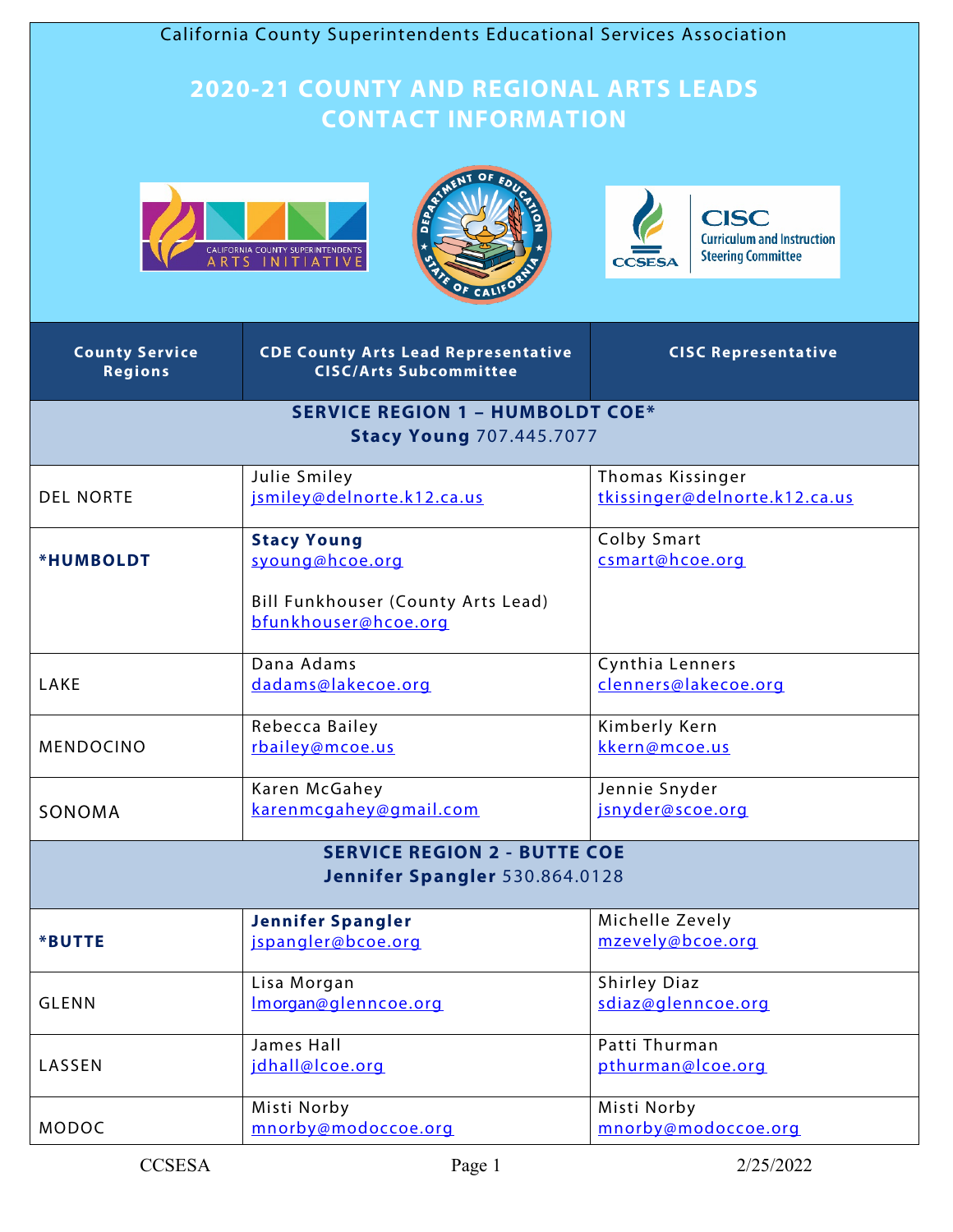|                                          | Kristy Warren                   | Kristy Warren                            |  |  |
|------------------------------------------|---------------------------------|------------------------------------------|--|--|
| <b>PLUMAS</b>                            | kwarren@pcoe.k12.ca.us          | kwarren@pcoe.k12.ca.us                   |  |  |
|                                          |                                 |                                          |  |  |
|                                          | Helen Lemnah                    |                                          |  |  |
|                                          | hlemnah@pcoe.k12.ca.us          |                                          |  |  |
|                                          |                                 |                                          |  |  |
|                                          | Mike Freeman                    | Mike Freeman                             |  |  |
| <b>SHASTA</b>                            | mfreeman@shastacoe.org          | mfreeman@shastacoe.org                   |  |  |
|                                          | Marian Murphy-Shaw              | Allan Carver                             |  |  |
| SISKIYOU                                 | mshaw@siskiyoucoe.net           | acarver@siskiyoucoe.net                  |  |  |
|                                          |                                 |                                          |  |  |
|                                          | Jim Southwick                   | Jim Southwick                            |  |  |
| <b>TEHAMA</b>                            | jsouthwick@tehamaschools.org    | jsouthwick@tehamaschools.org             |  |  |
|                                          |                                 |                                          |  |  |
|                                          | <b>Tim Nordstrom</b>            | <b>Fabio Robles</b>                      |  |  |
| <b>TRINITY</b>                           | tnordstrom@tcoek12.org          | frobles@tcoek12.org                      |  |  |
|                                          |                                 |                                          |  |  |
|                                          |                                 |                                          |  |  |
| <b>SERVICE REGION 3: SACRAMENTO COE*</b> |                                 |                                          |  |  |
| Dr. L. Steven Winlock 916.228.2612       |                                 |                                          |  |  |
|                                          | Superintendent Matt Strahl      | Superintendent Matt Strahl               |  |  |
| <b>ALPINE</b>                            | mstrahl@alpinecoe.k12.ca.us     | mstrahl@alpinecoe.k12.ca.us              |  |  |
|                                          |                                 |                                          |  |  |
|                                          | Superintendent Ed Manansala     | Kevin Monsma                             |  |  |
| <b>EL DORADO</b>                         | emanansala@edcoe.org            | kmonsma@edcoe.org                        |  |  |
|                                          |                                 |                                          |  |  |
|                                          | Robert Kirkman                  | Maria Arvizu-Espinoza                    |  |  |
| COLUSA                                   | rkirkman@ccoe.net               | maespinoza@ccoe.net                      |  |  |
|                                          |                                 |                                          |  |  |
| <b>NEVADA</b>                            | <b>Teena Corker</b>             | <b>Teena Corker</b><br>tcorker@nevco.org |  |  |
|                                          | tcorker@nevco.org               |                                          |  |  |
|                                          | Lori Grasberger                 | Jennifer Hicks                           |  |  |
| <b>PLACER</b>                            | agrasberger@placercoe.k12.ca.us | jhicks@placercoe.k12.ca.us               |  |  |
|                                          |                                 |                                          |  |  |
|                                          | <b>Dr. Steven Winlock</b>       | Nancy Herota                             |  |  |
| <b>*SACRAMENTO</b>                       | swinlock@scoe.net               | nherota@scoe.net                         |  |  |
|                                          |                                 |                                          |  |  |
|                                          | Superintendent James Berardi    | Superintendent James Berardi             |  |  |
| <b>SIERRA</b>                            | jberardi@spjusd.org             | jberardi@spjusd.org                      |  |  |
|                                          |                                 |                                          |  |  |
|                                          | Christine McCormick             | Christine McCormick                      |  |  |
| <b>SUTTER</b>                            | christinem@sutter.k12.ca.us     | christinem@sutter.k12.ca.us              |  |  |
|                                          |                                 |                                          |  |  |
|                                          | Deborah Bruns                   | Dr. Carolynne Beno                       |  |  |
| <b>YOLO</b>                              | deborah.bruns@ycoe.org          | carolynne.beno@ycoe.org                  |  |  |
|                                          | Bobbi Abold                     | Bobbi Abold                              |  |  |
|                                          |                                 |                                          |  |  |
|                                          |                                 |                                          |  |  |
| YUBA                                     | bobbi.abold@yubacoe.k12.ca.us   | bobbi.abold@yubacoe.k12.ca.us            |  |  |
|                                          |                                 |                                          |  |  |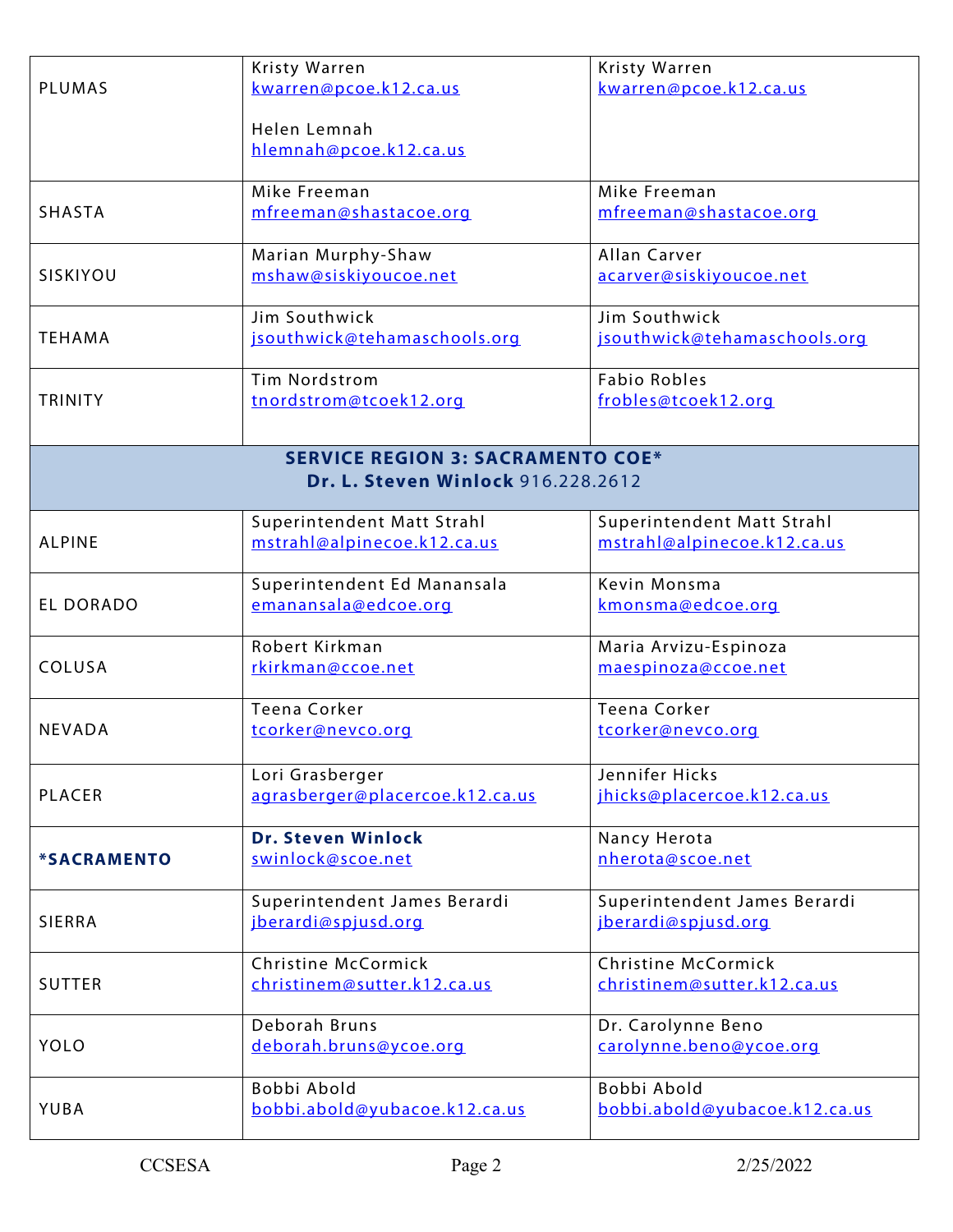| <b>SERVICE REGION 4 - ALAMEDA COE*</b>     |                                        |                                    |  |  |
|--------------------------------------------|----------------------------------------|------------------------------------|--|--|
| <b>Bernie Phelan</b> 510.670.4214          |                                        |                                    |  |  |
|                                            |                                        |                                    |  |  |
|                                            | <b>Bernie Phelan</b>                   | Ingrid Roberson                    |  |  |
| *ALAMEDA                                   | bphelan@acoe.org                       | ingridr@acoe.org                   |  |  |
|                                            | Hanna Ma                               | Marsha Tokuyoshi                   |  |  |
| <b>CONTRA COSTA</b>                        | hma@cccoe.k12.ca.us                    | mtokuyoshi@cccoe.k12.ca.us         |  |  |
|                                            | Melissa Guerrero                       | Raquel Rose                        |  |  |
| <b>MARIN</b>                               | mquerrero@marinschools.org             | rrose@marinschools.org             |  |  |
|                                            | Lucy Edwards                           | Lucy Edwards                       |  |  |
| <b>NAPA</b>                                | ledwards@napacoe.org                   | ledwards@napacoe.org               |  |  |
|                                            | Sam Bass                               |                                    |  |  |
| <b>SAN FRANCISCO</b>                       | basss2@sfusd.edu                       | <b>TBA</b>                         |  |  |
|                                            | Amy Robinson                           | Andrea Lemos                       |  |  |
| SOLANO                                     | arobinson@solanocoe.net                | alemos@solanocoe.net               |  |  |
|                                            | Michelle Holdt                         | Karen Gnusti                       |  |  |
| <b>SAN MATEO</b>                           | mholdt@smcoe.org                       | kgnusti@smcoe.org                  |  |  |
| <b>SERVICE REGION 5 - SANTA CLARA COE*</b> |                                        |                                    |  |  |
|                                            | Sofia Foja 650.339.5596                |                                    |  |  |
|                                            | Christian Woods                        | Jennifer Logue                     |  |  |
| <b>SAN BENITO</b>                          | cwoods@sbcoe.org                       | jloque@sbcoe.org                   |  |  |
|                                            |                                        |                                    |  |  |
| <i><b>*SANTA CLARA</b></i>                 | <b>Sofia Fojas</b><br>sfojas@sccoe.org | Gary Waddell<br>gwaddell@sccoe.org |  |  |
|                                            |                                        |                                    |  |  |
|                                            | Audrey Sirota                          | Debi Bodenheimer                   |  |  |
| <b>SANTA CRUZ</b>                          | asirota@santacruzcoe.org               | dbodenheimer@santacruzcoe.org      |  |  |
|                                            | <b>William Franzell</b>                | Caryn Lewis                        |  |  |
| <b>MONTEREY</b>                            | wfranzell@montereycoe.org              | clewis@montereycoe.org             |  |  |
| <b>SERVICE REGION 6 - STANISLAUS COE*</b>  |                                        |                                    |  |  |
| Amy Bultena 209.238.1337                   |                                        |                                    |  |  |
|                                            | Donna Custodio                         | Sean Snider                        |  |  |
| <b>AMADOR</b>                              | dcustodio@acusd.org                    | ssnider@acusd.org                  |  |  |
|                                            | Karen Vail                             | Karen Vail                         |  |  |
| CALAVERAS                                  | kvail@ccoe.k12.ca.us                   | kvail@ccoe.k12.ca.us               |  |  |
|                                            | Erika Chapman                          | Jane Steinkamp                     |  |  |
| <b>SAN JOAQUIN</b>                         | echapman@sjcoe.net                     | jasteinkamp@sjcoe.net              |  |  |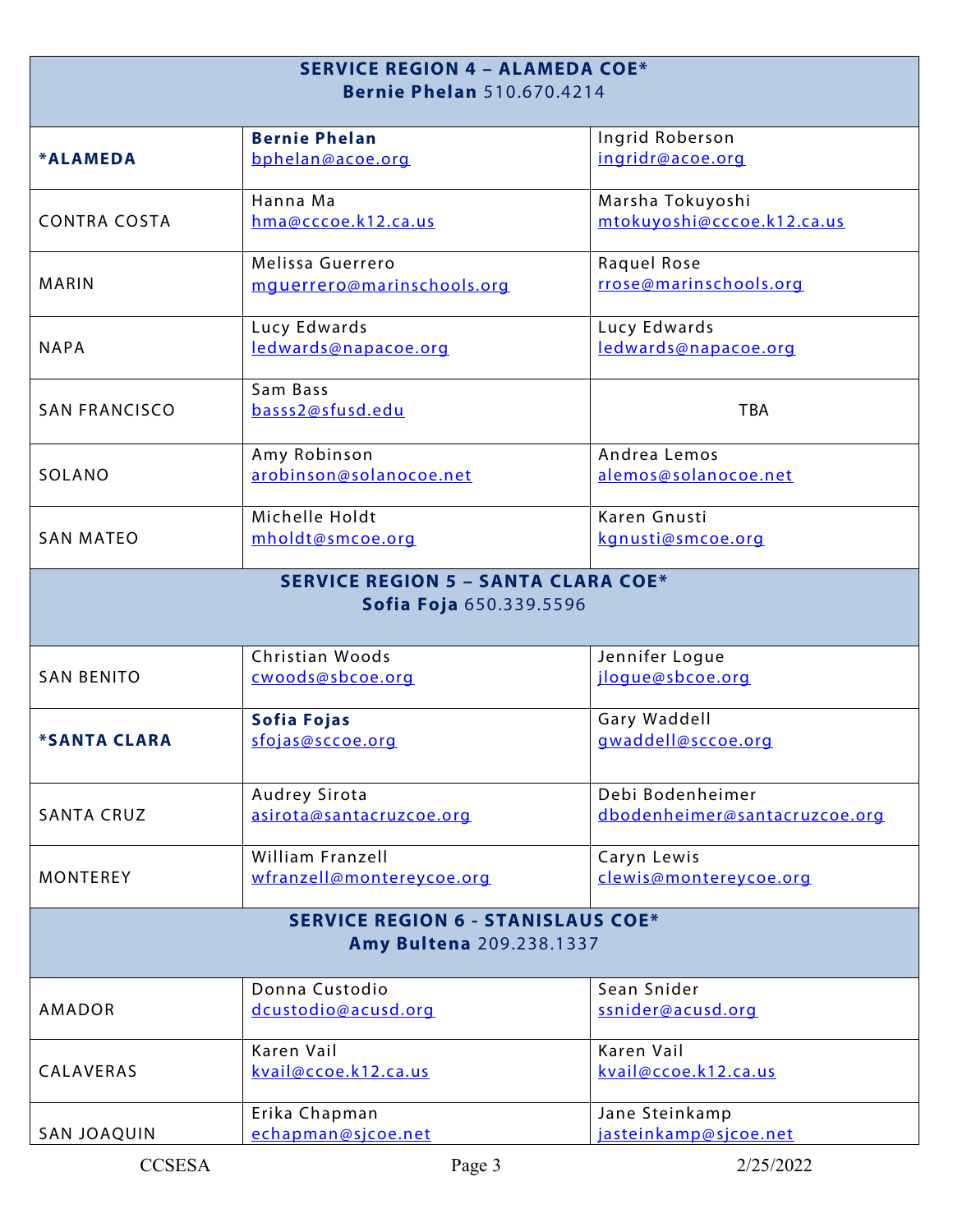|                                          | <b>Amy Bultena</b>                                     | Dawn Powell             |  |  |
|------------------------------------------|--------------------------------------------------------|-------------------------|--|--|
| <i><b>*STANISLAUS</b></i>                | abultena@stancoe.org                                   | dpowell@stancoe.org     |  |  |
|                                          |                                                        |                         |  |  |
|                                          | Diana Harford                                          | Cathy Parker            |  |  |
| <b>TUOLUMNE</b>                          | dharford@tcsos.us                                      | cparker@tcsos.us        |  |  |
|                                          |                                                        |                         |  |  |
|                                          | <b>SERVICE REGION 7: FRESNO CSS* &amp; TULARE COE*</b> |                         |  |  |
|                                          | <b>Aaron Bryan (FCSS)</b> 559.265.3085                 |                         |  |  |
|                                          | Kate Stover (TCOE) 559.741.0809                        |                         |  |  |
|                                          |                                                        |                         |  |  |
|                                          | <b>Aaron Bryan</b>                                     | Di Leonardo             |  |  |
| <b>*FRESNO</b>                           | abryan@fcoe.org                                        | dleonardo@fcoe.org      |  |  |
|                                          |                                                        |                         |  |  |
|                                          | <b>Elizabeth Norris</b>                                | <b>Joy Santos</b>       |  |  |
| <b>KINGS</b>                             | Elizabeth.norris@kingscoe.org                          | joy.santos@kingscoe.org |  |  |
|                                          | Susan Pennell                                          | Dianna Marsh            |  |  |
| <b>MADERA</b>                            | spennell@mcsos.org                                     | dmarsh@mcsos.org        |  |  |
|                                          |                                                        |                         |  |  |
|                                          | Cara Goger                                             | Lydia Lower             |  |  |
| <b>MARIPOSA</b>                          | goger@mariposaartscouncil.org                          | llower@mcusd.org        |  |  |
|                                          |                                                        |                         |  |  |
|                                          | Noelle Chandler                                        | Francisco Romo          |  |  |
| <b>MERCED</b>                            | nchandler@mcoe.org                                     | fromo@mcoe.org          |  |  |
|                                          | <b>Kate Stover</b>                                     | Andrea Perez            |  |  |
| <b>*TULARE</b>                           | kate.stover@tcoe.org                                   | andrea.perez@tcoe.org   |  |  |
|                                          |                                                        |                         |  |  |
|                                          | <b>SERVICE REGION 8 - VENTURA COE*</b>                 |                         |  |  |
|                                          | <b>Lisa Salas Brown 805.437.1500</b>                   |                         |  |  |
|                                          | Jamie Viveros                                          | Lisa Gilbert            |  |  |
| <b>KERN</b>                              | javiveros@kern.org                                     | ligilbert@kern.ora      |  |  |
|                                          |                                                        |                         |  |  |
|                                          | <b>Brent Moser</b>                                     | Dan Peverini            |  |  |
| <b>SAN LUIS OBISPO</b>                   | bmoser@slocoe.org                                      | dpeverini@slocoe.org    |  |  |
|                                          |                                                        |                         |  |  |
|                                          | Kai Tepper                                             | Ellen Barger            |  |  |
| SANTA BARBARA                            | ktepper@sbceo.org                                      | ebarger@sbceo.org       |  |  |
|                                          |                                                        |                         |  |  |
|                                          | <b>Lisa Salas Brown</b>                                | <b>TBA</b>              |  |  |
| <b>*VENTURA</b>                          | Isbrown@vcoe.org                                       |                         |  |  |
| <b>SERVICE REGION 9 - SAN DIEGO COE*</b> |                                                        |                         |  |  |
| <b>Pauline Crooks 858.207.7225</b>       |                                                        |                         |  |  |
|                                          |                                                        |                         |  |  |
|                                          | Queana Givens-Jarvis                                   | Amanda Brooke           |  |  |
| <b>IMPERIAL</b>                          | queana.givens-jarvis@icoe.org                          | amanda.brooke@icoe.org  |  |  |
|                                          |                                                        |                         |  |  |